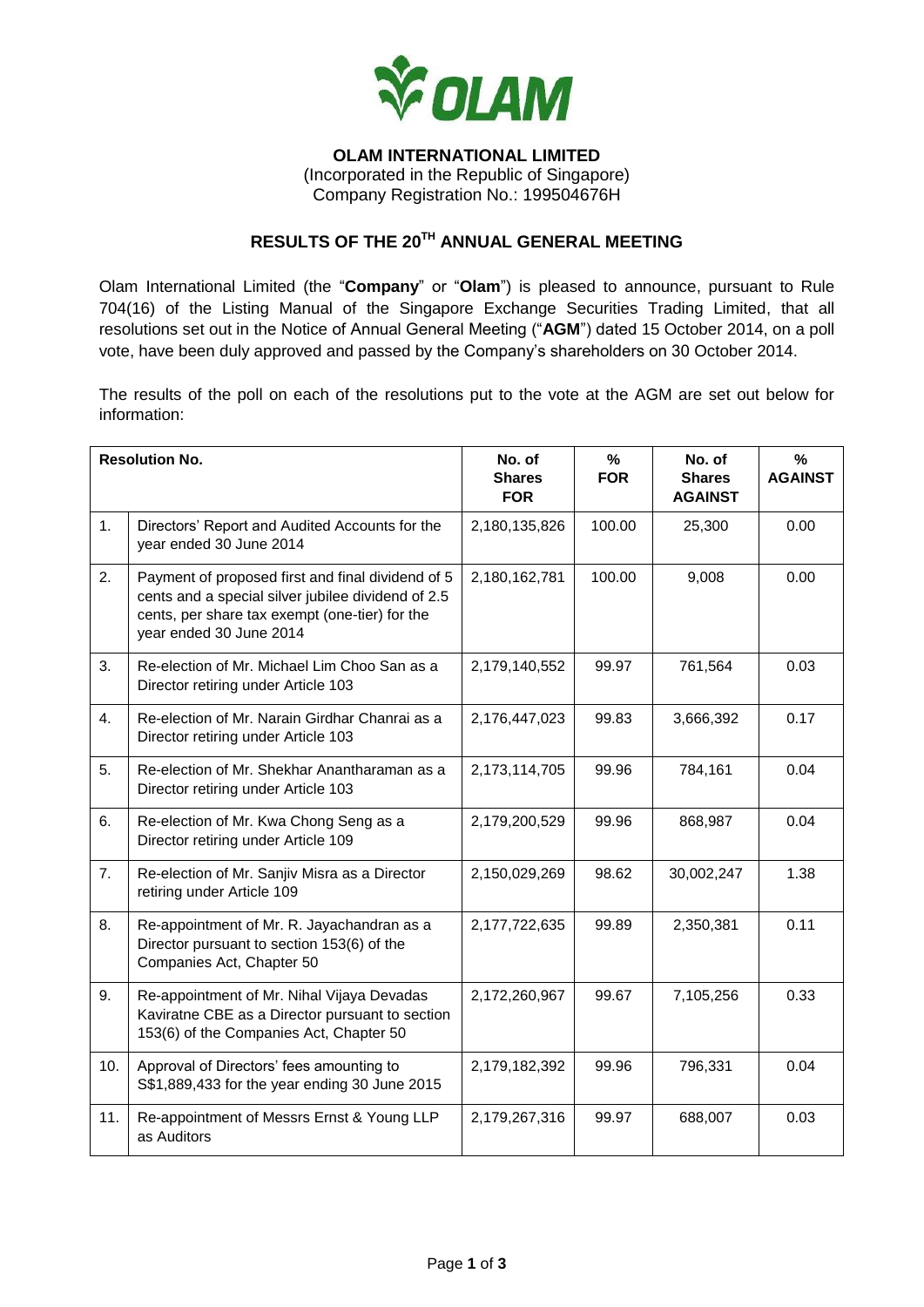

| <b>Resolution No.</b> |                                                                                                                            | No. of<br><b>Shares</b><br><b>FOR</b> | $\%$<br><b>FOR</b> | No. of<br><b>Shares</b><br><b>AGAINST</b> | %<br><b>AGAINST</b> |
|-----------------------|----------------------------------------------------------------------------------------------------------------------------|---------------------------------------|--------------------|-------------------------------------------|---------------------|
| 12.                   | General Authority to issue new shares                                                                                      | 2,141,563,596                         | 98.24              | 38,415,237                                | 1.76                |
| 13.                   | Renewal of Share Buyback Mandate                                                                                           | 2,179,184,316                         | 99.97              | 744.007                                   | 0.03                |
| 14.                   | Authority to issue shares under the Olam Scrip<br>Dividend Scheme                                                          | 2,179,246,815                         | 99.97              | 712.007                                   | 0.03                |
| 15.                   | Adoption of the Olam Share Grant Plan and<br>authority to grant awards and issue shares under<br>the Olam Share Grant Plan | 2,121,954,303                         | 97.34              | 57,954,130                                | 2.66                |

Mr. Michael Lim Choo San, who was re-elected as a Director at the AGM, continue his office as Lead Independent Director and remain as the Chairman of the Audit & Compliance Committee ("**ACC**") and Governance & Nomination Committee ("**GNC**") and a member of the Board Risk Committee ("**BRC**").

Mr. Kwa Chong Seng, who was re-elected as a Director at the AGM, continue his office as Deputy Chairman and will become the Chairman of the Human Resource & Compensation Committee ("**HRCC**") and a member of the Capital & Investment Committee ("**CIC**") and GNC.

Mr. Sanjiv Misra, who was re-elected as a Director at the AGM, remain as the Chairman of the CIC and a member of the HRCC and BRC.

Mr. R. Jayachandran, who was re-appointed as a Director pursuant to Section 153(6) of the Companies Act, Chapter 50 at the AGM, continue his office as Non-Executive Chairman and remain as a member of the CIC, GNC and HRCC.

Mr. Nihal Vijaya Devadas Kaviratne CBE, who was re-appointed as a Director pursuant to Section 153(6) of the Companies Act, Chapter 50 at the AGM, will become a member of the ACC and Corporate Responsibility & Sustainability Committee.

The Board considers Mr. Michael Lim Choo San, Mr. Kwa Chong Seng, Mr. Sanjiv Misra and Mr. Nihal Vijaya Devadas Kaviratne CBE independent for the purpose of Rule 704(8) of the Listing Manual of the Singapore Exchanges Securities Trading Limited.

#### **STEPPING DOWN OF MARK HAYNES DANIELL AND WONG HENG TEW**

The Board also thanked Mr. Mark Haynes Daniell and Mr. Wong Heng Tew, who formally stepped down as Directors at the close of the AGM, for their commitment, support and contribution to the business and the Company over the years which have benefited Olam and the stakeholders. The Board wish them all the best in their future endeavours.

By Order of the Board

Shekhar Anantharaman Executive Director

30 October 2014